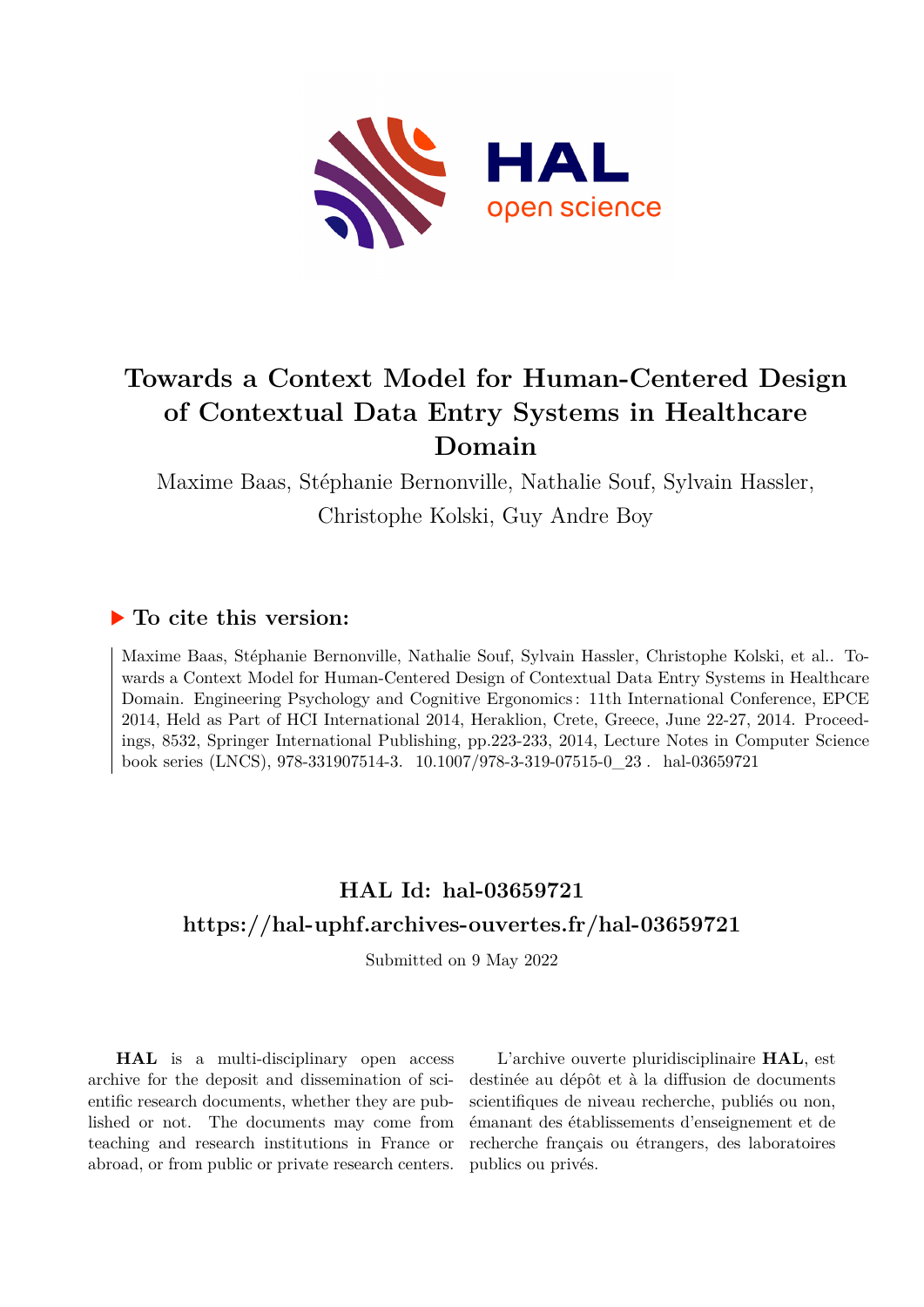## **Towards a Context Model for Human-Centered Design of Contextual Data Entry Systems in Healthcare Domain**

Maxime Baas<sup>1</sup>, Stéphanie Bernonville<sup>2</sup>, Nathalie Bricon-Souf<sup>3</sup>, Sylvain Hassler<sup>4</sup>, Christophe Kolski<sup>1</sup>, and Guy Andre Boy<sup>5</sup>

<sup>1</sup> UVHC, LAMIH, F-59313 Valenciennes, Univ Lille Nord de France, F-59000 Lille, CNRS, UMR 8201, F-59313 Valenciennes, France maxime.baas@free.fr  $^{2}$  EA 2694, Univ Lille Nord de France, Service Information et Archives Médicales,<br>CHRU Lille, F-59000, Lille, France CHRU Lille, F-59000, Lille, France 3 Université de Toulouse, UPS-IRIT - plateforme e-santé, ISIS Rue Oules F-81100 Castres, France 4 Inserm CIC-IT, Univ Lille Nord de France, CHRU de Lille, UDSL EA 2694, F-59000, Lille, France<br><sup>5</sup> Human Centered Design Institute, Florida Institute of Technology, 150 West University Blvd, Melbourne, Florida 32901, USA

**Abstract.** Data entry by physicians is a critical aspect in the health care domain, in which errors may lead to severe consequences for patients. This paper describes and discusses these aspects to support human-centered design of appropriate human-computer interaction technology. The following issues will be addressed, including system aim, users' profiles, interaction devices and environment of use, to cite the most important. Our work is based on a literature survey, questionnaires, and an active participatory design process conducted with healthcare professionals. Since the crucial factor is context of use, we elicited several relevant contextual attributes that enabled us to create and incrementally upgrade a context model. This conceptual model is intended to support a scenario-based design approach of future data entry systems. A few scenarios are provided.

**Keywords:** Data entry, Context, Health Care, Human-Centered Design, User, Input Device, Environment.

#### **1 Introduction**

One of today's major challenges is to provide healthcare professionals with an easyto-use data entry system (e.g., for prescription data entry, medical records). Our main goals are to reduce the number of input errors in normal, abnormal and emergency situations [1][2], to structure data entry and to reuse medical data. Various kinds of users will be considered, including physicians, nurses and medical assistants. All of them will interact with various kinds of interaction devices using their own background and practice [3]. These devices will enable healthcare personnel to create, modify or remove information using a graphical interface. Many data entry systems can be candidates to support these tasks [4].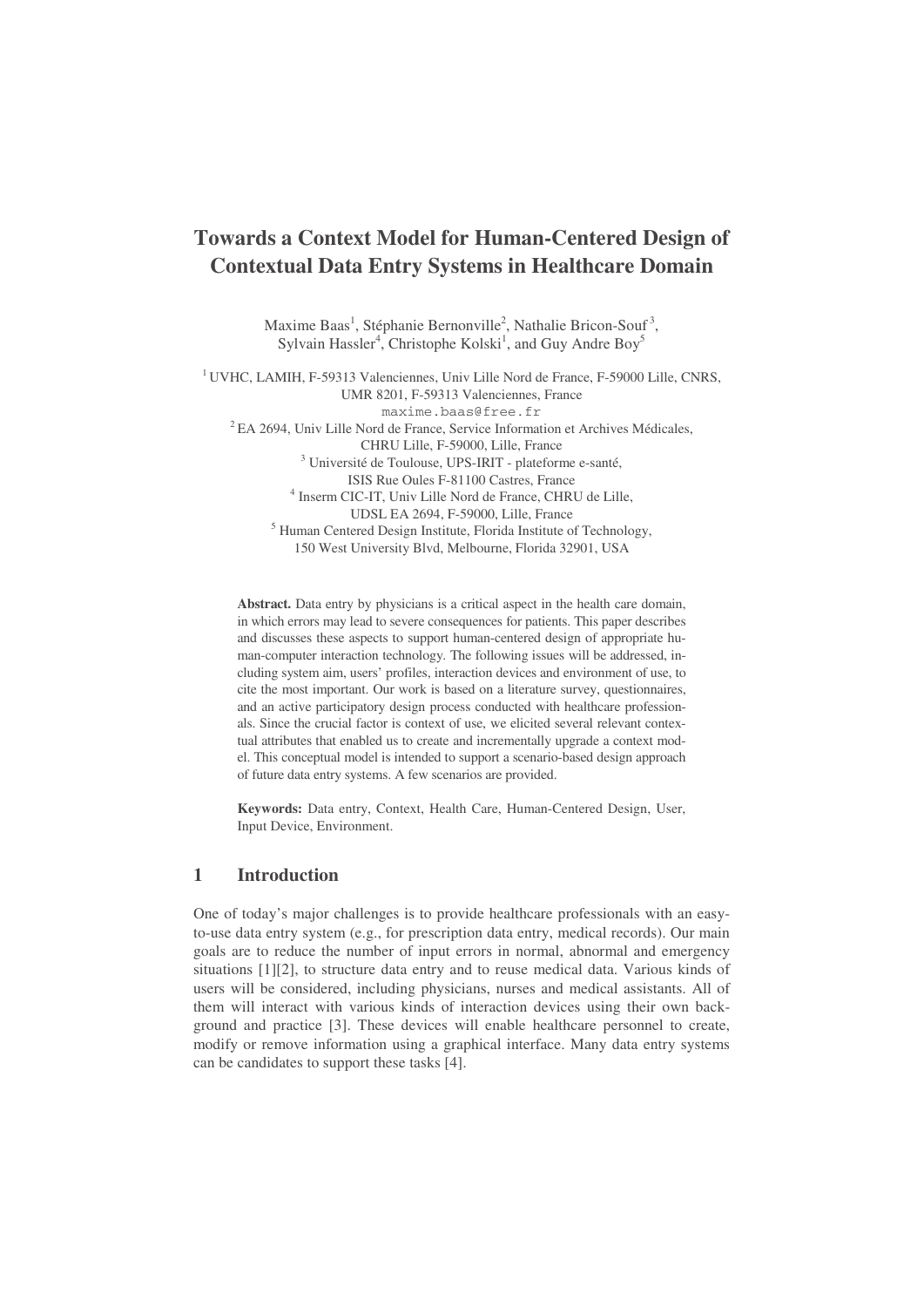For Boy [5], "Context can be defined along several attributes, such as task […], space […] and time […]." For Dey [6], "Context is any information that can be used to characterize the situation of an entity. An entity is a person, place, or object that is considered relevant to the interaction between a user and an application, including the user and applications themselves." With these definitions in mind, we analyzed the literature on context, several input systems and acquired data from questionnaires fulfilled by healthcare professionals with respect to different work situations that require data entry. A thorough analysis of the questionnaire answers led to the definition of relevant context attributes, which in turn contributed to the creation of a context model. This model will support the design for future data entry systems.

We first present the importance of taking into account context in life-critical systems design. Then, our method that consists in identifying context attributes in health care is explained. Consequently, a first version of the context model is proposed. Scenarios showing how it can be used are presented. Finally, the conclusion presents further work.

#### **2 Importance of Context in Design of Life-Critical Systemas**

An artifact is a concrete materialization of a concept. By definition, it is then limited by the context of definition of the concept being materialized. Consequently, when this artifact is used or operationalized in a different context, it may not be appropriate or adapted. We usually talk about rigidity. Automation is a good example of rigidifying work practices, and in some situations it may lead to surprises. Human-centered automation was developed to include context features into automata. Context can be viewed from various perspectives. First, context can be considered as entities that disambiguate a situation, an event or an affordance, in order to guide action. In other words, context provides pragmatics to human-system integration. Second, context can be considered as an environmental model that provides meaning to a concept. It provides time, space and other conditional factors that refine affordances of a concept or an artifact.

In this paper, context refers to human-computer interaction practices in healthcare, and more specifically data entry systems. It encapsulates factors related to the types of artifacts (e.g., interaction devices), users, tasks, organizations, and (environmental) situations. We refer to the AUTOS pyramid [5][7][8]. AUTOS provides a framework to capture contextual processes, factors and attributes. It is successfully used in lifecritical systems such as aeronautics, space, automobile and telecommunication. We will then describe contextual factors with respect to these high levels AUTOS classes.

Most physicians enter medical data using paper and pencil. The main problem is the rigidity of this medium, since when secretaries are available, they need to re-enter part or totality of data into computers to enable information transfer among various actors, including patients, other physicians and administrative services. Our digital world imposes more effective ways of transferring data among actors. This is why it is urgent to better understand how health care data has to be entered into digital systems. It obviously depends on context. It depends on the type of input device (e.g., pen-based, keyboard, voice recognition), user (e.g., physician, medical assistant or nurse), task (e.g., medical prescription, request for medical analysis or investigation), organization (e.g., large hospital or private practice), and situation (e.g., prior to an operation, emergency or regular examination).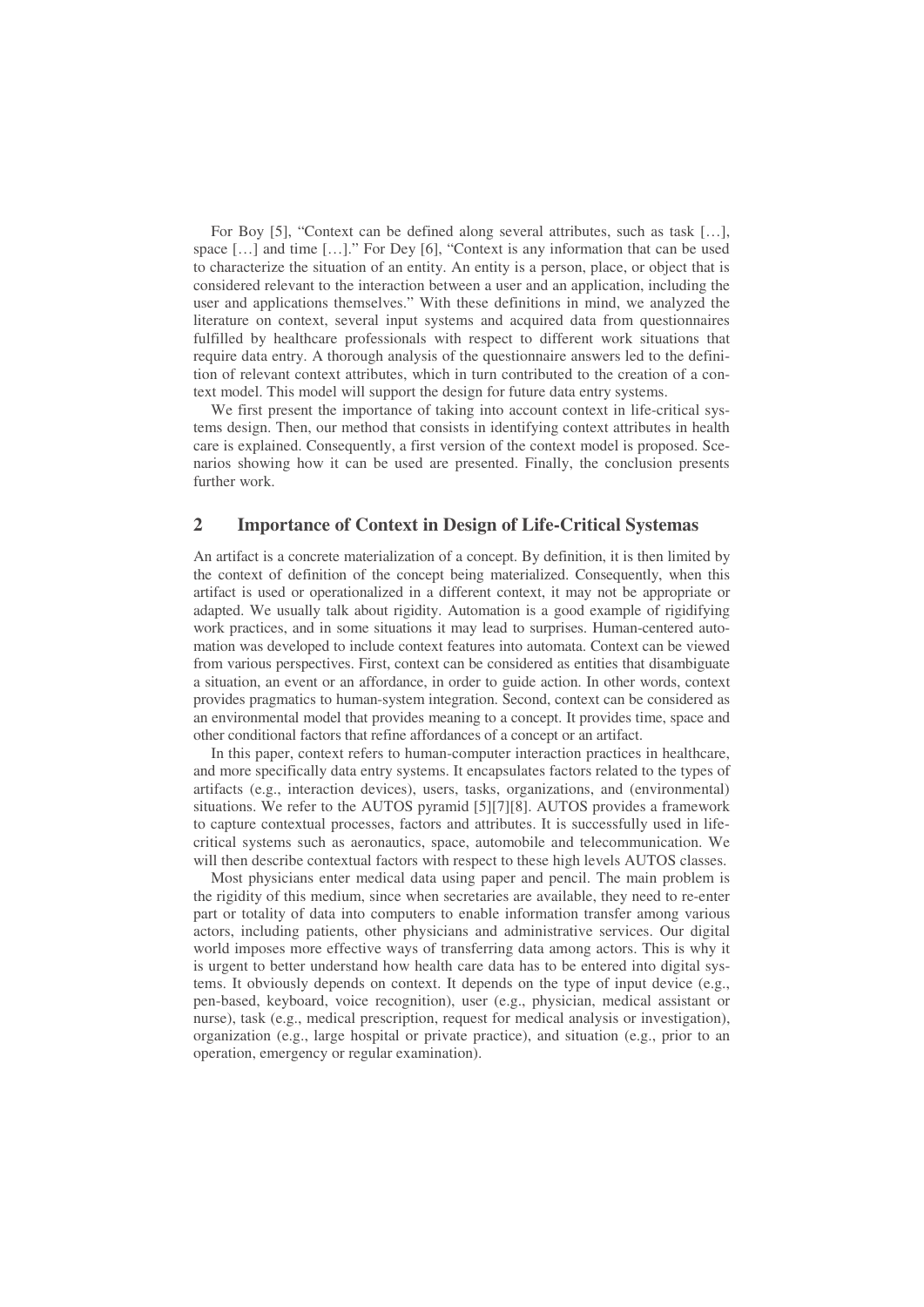#### **3 Method Used for the Identification of Context Attributes**

We used the following method to identify context attributes in work situations involving physicians: (a) literature review and study of existing healthcare data entry systems; (b) use of paper and electronic questionnaires addressed to heath care professionals. Results were analyzed and led to issues that were evaluated by heathcare professionals, figure 1.



**Fig. 1.** Method used

#### **3.1 Literature Review and Study of Existing Data Entry Systems**

The literature review first enabled the identification of general and domain-specific data entry descriptors (keywords). Keywords were identified during brainstorming sessions involving HCI specialists, psychologists and medical informatics specialists. 133 keywords was created and classified into 4 categories (human factors, data entry, medical, other words). We have combined each keyword with each category (our combination is: (Human Factors) AND (Data entry) AND (Medical) AND (Other word). Such combinations were used to search papers into 3 databases (ScienceDirect, ACM and pubmed). Finally, we have selected 134 papers. The systems or data entry approaches described in these papers have been analyzed.

In this section, six representative data entry systems will be described. They were chosen for their complementary interaction modalities. They are described below. The first three systems are used by healthcare professionals. The others are intended for use by disabled people.

The first medical data entry system is ISME (Icon-based System for Managing Emergencies) [9]. It allows communication between different first-aid teams during a crisis (accident, fire, gas leak, etc.). In order to provide an effective data entry system, which can be understood by all first-aid teams, ISME uses an iconic language. This iconic language is created from different crisis scenarios. However, it was not usercentered designed and does not follow the ISO recommendations for the creation of icons (norm IEC 80416-1: 2001) [10].

The gestural data entry system with linguistic recognition suggested in [11] saves the data using an electronic pen. This system is intended for use in hospitals. The data entry is done on a paper covered with dots, which make it possible to calculate the position of pen on the paper. When the pen is connected to a computer, the recorded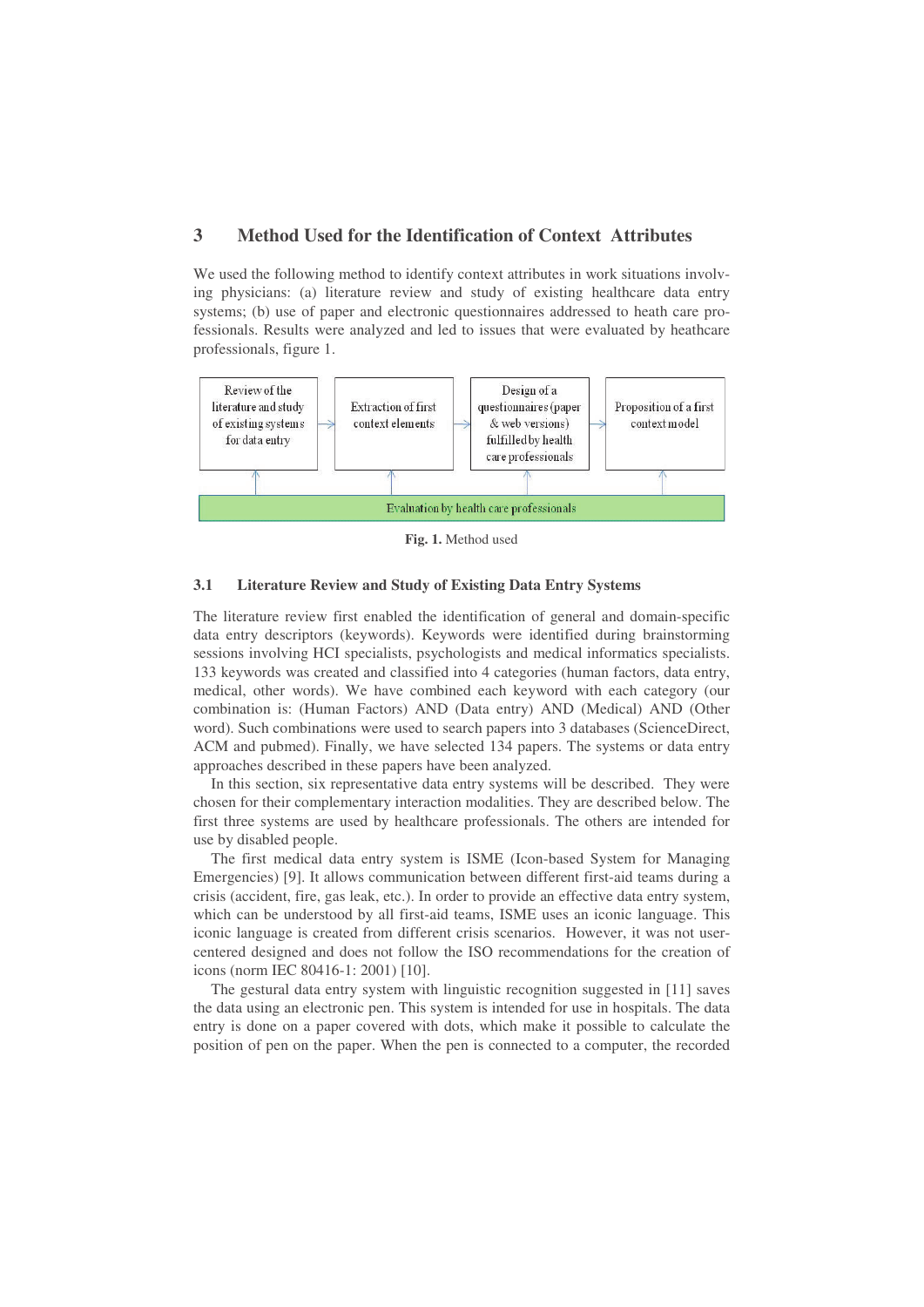positions are grouped to transcribe data in a computerized format. In this system, writing recognition is limited because the healthcare professional can only fill in predefined boxes. If the user needs to type complementary information, this data will not be recognized when the document is saved. It will only be "saved" on the paper document and not in the system database.

For medical data entry in hospitals, Alapetite [12] uses voice data entry for anesthetists in the operating theatre. In this context, the choice of a vocal data entry system allows the anesthetist to input information without touching the device (here a computer). To increase data capture quality, Alapetite classified the different noisy elements in an operating theatre, with the aim of reducing the interference of background noise. However, the choice of a dictionary (the list of words that the linguistic system can recognize) is not described in the paper. If the dictionary is well built, the vocal recognition system will be more efficient and more accurate. The choice and structure of the words in the dictionary are very important. Indeed, a dictionary with few words gives a more accurate degree of recognition but increases the risk of mistakes, mainly if the user uses a word that is not included in the dictionary. The more complete a dictionary is, the more the probability of the system finding the word is increased, but the risk of conflicts related to linguistic recognition is also increased [13]

Braille is a language used by blind and visually impaired people to read a document or a book using fingers [14]. For people with a serious visual impairment, there are many keyboards designed for them specifically. To understand the use of these keyboards, we need to know what a Braille character is like. A Braille character is composed of six dots divided into two columns of three dots. Most Braille keyboards have seven buttons, six buttons for the dots and one button to validate the character. Familiarity with keys (for physical keyboards) and buttons (for virtual keyboards) requires an adaption period to locate positions correctly. In virtual versions, button localization is more difficult. This is due to the fact that buttons do not have a haptic return movement that helps localization.

The K-Thôt virtual keyboard [15] is an input system designed for a user suffering from cerebral palsy. The keyboard is designed to reduce user movements. In order to decrease both number and amplitude of mouse movements, each button has two actions, one with a left click and the other with a right click. At the moment, this system does not allow optimal input. The addition of input assistance with a context recognition system would increase input speed when using K-Thôt.

The most widely used input assistance tools for disabled users usually have a word prediction system. For example, Sibylle [16] is a predictive keyboard that helps the user to type more rapidly than with a classical keyboard by suggesting most likely words and letters during typing. The dictionary used in Sybille is based on a journalistic corpus. If the user is writing in something close to a journalistic context, the assistance system gives very good results. However, when writing in another context (using specific jargon, for example), the prediction system is less efficient.

These six representative data entry systems are usable in very different contexts. Each of them provides us with different possible context attributes. These attributes helped us to propose the following questionnaires.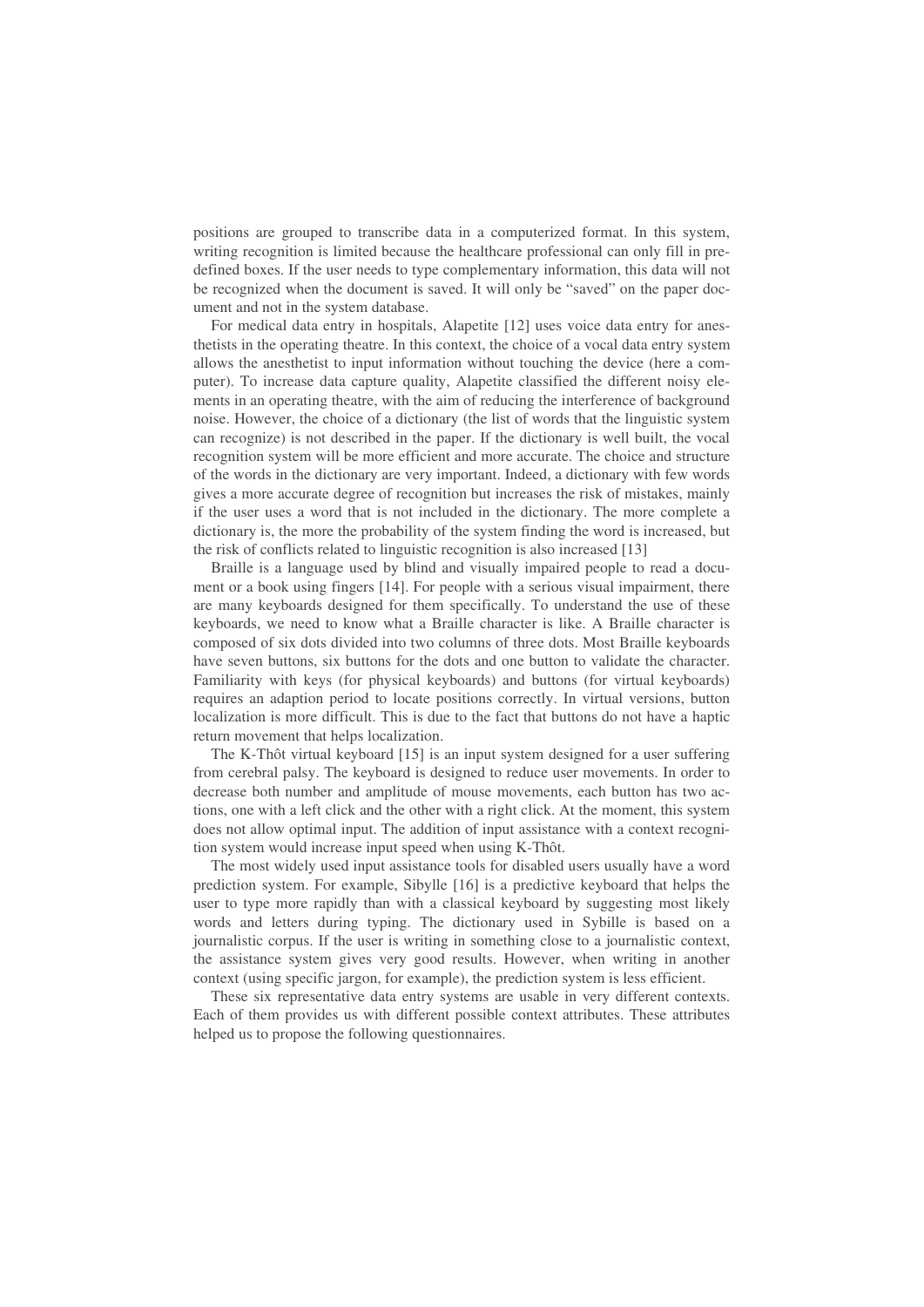#### **3.2 Proposition of Questionnaires Fulfilled by Healthcare Professionals**

From the review of the literature, we have identified a first set of context attributes and created a first context model. But, this first context model was very generic. We have converted this model into a questionnaire (existing in two versions: paper and web site). Each element of the context model has been translated into a question. The aims of the questionnaire were (1) to receive descriptions by health care professionals of contexts about general practice and specialized ones (e.g. Anaesthetics, Geriatrics, Neurology), (2) from such descriptions, to enrich the first context model and progressively transform it into a model usable in health care domain.

The questionnaire was composed of 5 parts. The first part is an identification page. The second is about the context from a user point of view. The third part concerns the concern from the platform point of view. And the last part is about environmental aspects of the context.

The questionnaire has been sent to physicians. We have obtained 22 answers with 12 answers with double profiles (general practice and specialist in the table 1). Examples of relevant environmental aspects are visible in Table 1.

#### **4 Proposition of a Medical Context Model**

Using data from the literature review and the answers to the questionnaires, we created a medical context model for data entry (see Fig. 2).

|                            | <b>Number</b><br>of An-<br>swers | Mode of<br>answers | <b>Total</b>   | Profile                      |                   |
|----------------------------|----------------------------------|--------------------|----------------|------------------------------|-------------------|
|                            |                                  |                    |                | <b>General Prac-</b><br>tice | <b>Specialist</b> |
| Noise level                | 21                               | 25 dB              | 6              | $\overline{4}$               | 5                 |
|                            |                                  | 50dB               | 6              | 5                            | 5                 |
|                            |                                  | 60 dB              | 12             | 12                           | 12                |
|                            |                                  | 70 dB              | 5              | 5                            | 5                 |
|                            |                                  | 100 dB             | 5              | 5                            | $\overline{0}$    |
| <b>Brightness</b><br>level | 21                               | Low                | $\overline{4}$ | $\overline{4}$               | $\overline{4}$    |
|                            |                                  | Moderate           | 12             | 12                           | 12                |
|                            |                                  | High               | 3              | 3                            | $\Omega$          |
| Available net-<br>works    | 22                               | No network/<br>Fax | 1              | $\overline{0}$               | 1                 |
|                            |                                  | 3 <sub>G</sub>     | 10             | 10                           | 10                |
|                            |                                  | Wireless           | 13             | 12                           | 11                |
|                            |                                  | Ethernet           | 14             | 12                           | 12                |

**Table 1.** Examples of attributes identified from the answers to the questionnaire on environmental context (extract)

**Fig. 2.** Context model for data entry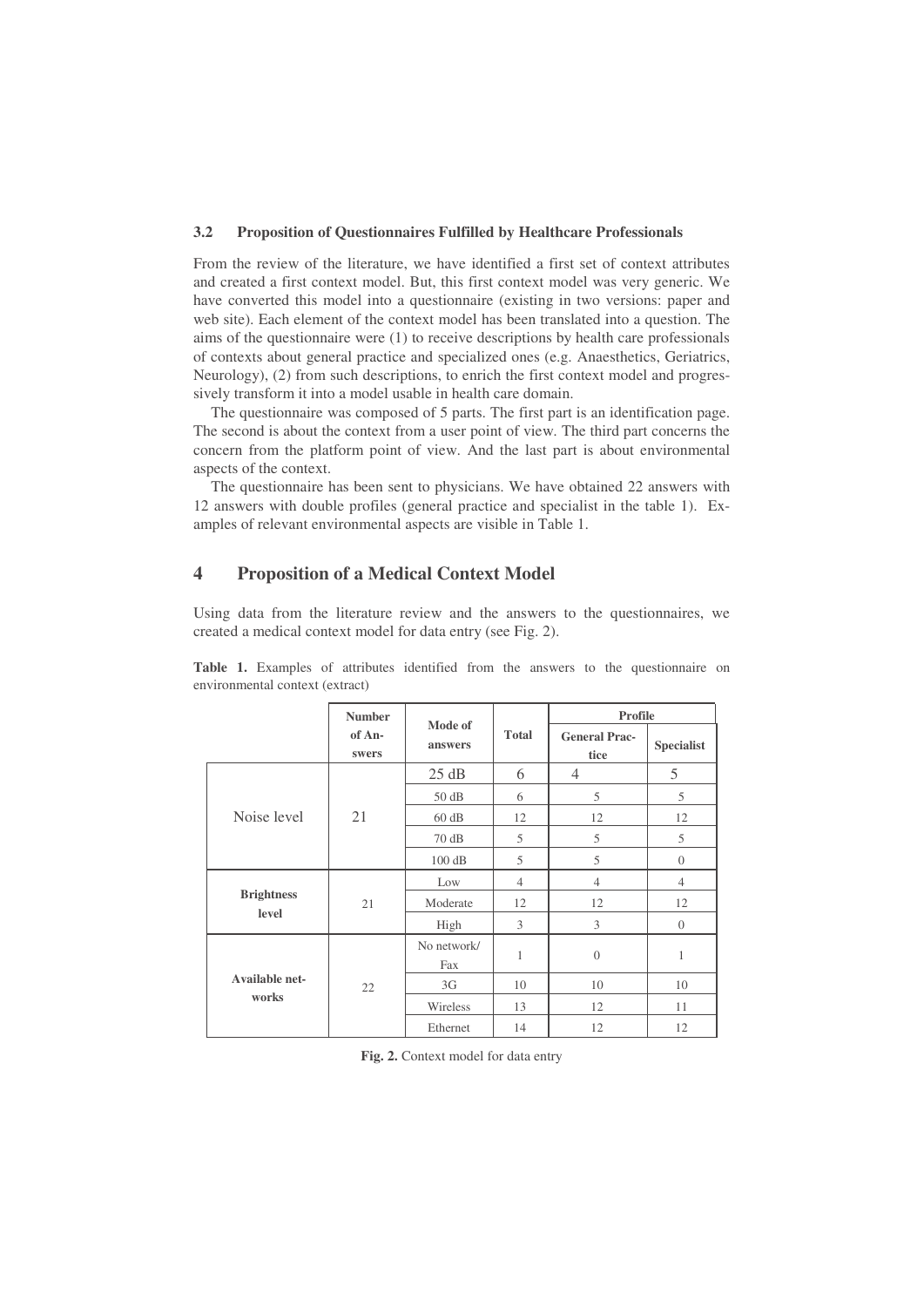#### **4.1 Description**

We used the definition found in Coutaz and Calvary [17] to categorize each context attribute. Three categories were initially used: the user (the type of person likely to use the system), the device (software and hardware elements of the system) and the environment (where the system is to be used). We add two categories: the task and the organization to comply to the AUTOS pyramid (see §2).

In the user category, it is necessary to define knowledge, the physical state and the task of the user during the use of the system. Professional knowledge, associated to computing knowledge will enable users to guide data entry and choose a couple [input device (e.g., computer, tablet, interactive table) – data entry mode (e.g., keys, gestural or voice)] suitable for the user. Awareness of the physical state and possible handicaps of the user help creating a more usuable and comfortable data entry system. User's knowledge and vocabulary are determined by his/her job or field of activity, e.g., abbreviations and technical words. Meaning of these terms is context-dependent. In the healthcare domain for example, systems must use healthcare technical terms, vocabulary and major abbreviations, which can be easily recognized and reused.

The device category defines software and hardware tools. They can provide input assistance aimed at completing data entries. The characteristics of the device and particularly the choice of the screen (e.g., size, resolution, touch-sensitive) can be important attributes for data entry. Indeed, the smaller the device, the less information can be displayed, and the harder it is to select the target with a pointing device (mouse pointer, finger or tangible object) [18][19]. Like for users, the device must know and recognize main technical terms. Before being able to recognize them, it is necessary to define how these terms will be written and displayed, for example as text, icon, handwriting or vocal recording.

The environment category represents where the system is used. A noisy environment will reduce the efficiency of a vocal system. Like the ISME [3], the environment can be dynamic. For example, a fire explosion may lead to toxic smoke and consequently to many injured people. An efficient input assistance system should be able to propose icons for "toxic smoke" and "injured people" once the "explosion" term is generated. Several possible solutions can be proposed such as an assistance system that is able to anticipate future situations and thus the user's data entry, or an Internet network that would share data or intelligently capture information.

The task category represents the goal(s) of the human-machine system. For identifying a task (or sub-task), one need to know: its name and aim, number of users, who is the user(s) and if the users are mobile during the task performance.

The organization category includes all users, all platforms and all environments interacting with the user who performs the task. In the medical domain, hospitals or private practice can be considered.

#### **4.2 Specification of a Contextual Data Entry System**

With the context model mentioned above, system context awareness is likely to help physicians during data entry. We propose a data entry distributed system to facilitate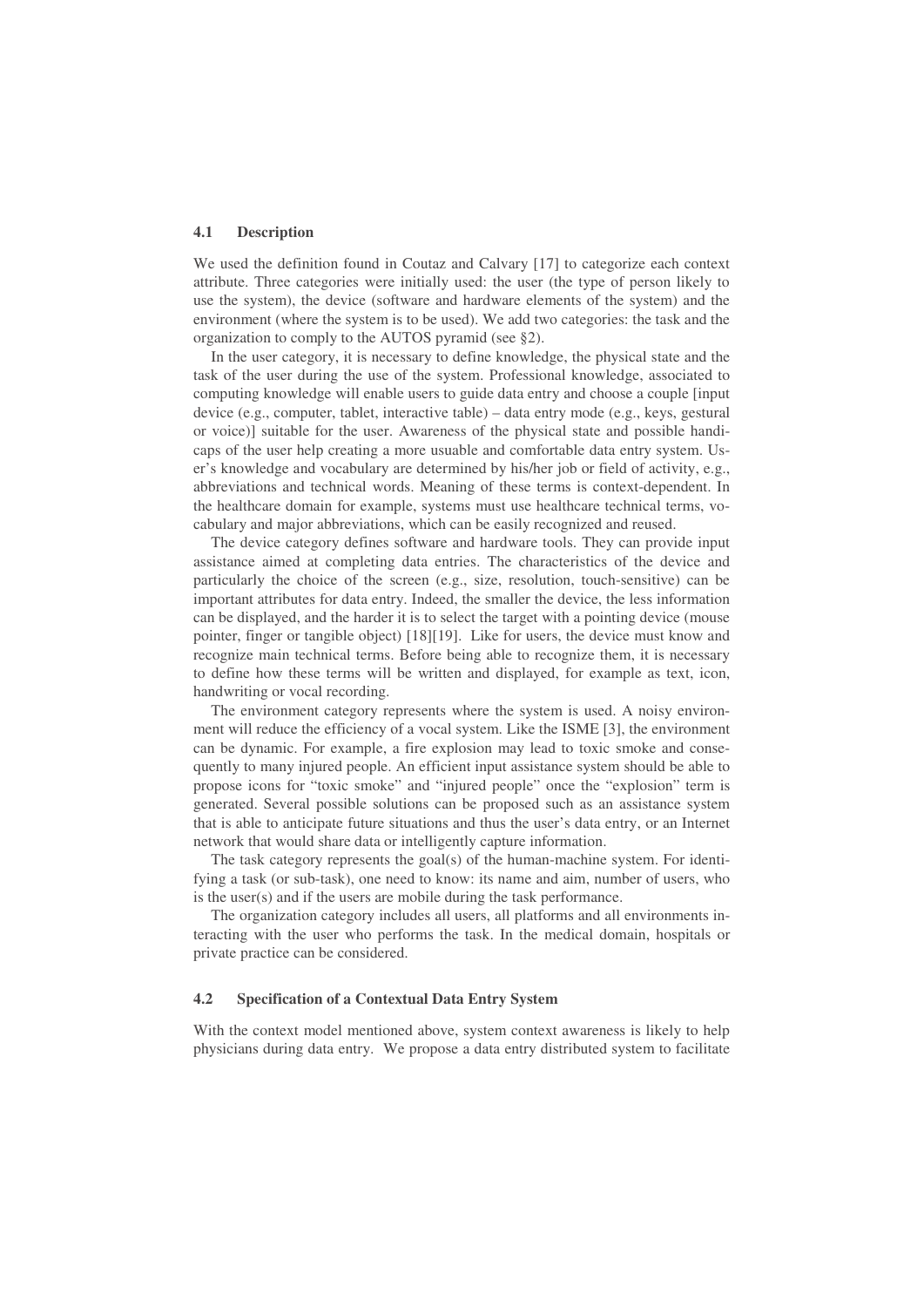data entry. This system is composed of three parts: a context model, a context engine, and healthcare web services.

The role of the context model is to help capturing current context of data entry. In the medical domain, global context is defined by at least two actors: the physician with his or her medical specialties and the patient with or her age, gender and medical history. The platform supports information management/saving/capture from hardware and software points of view; medical information may use different standardized terminologies, such as the SNOMED CT (http://www.ihtsdo.org/snomed-ct) code, or Vidal Recos (www.vidal.fr)… The environmental context allows considering different types of data, such as work location (e.g., hospital, physician's office) or presence of internet networks.

The context engine aims at taking into account the current context and choosing the most useful web services. It uses a catalog of web services, characterized by their own identity cards, i.e., inputs/outputs and use contexts. It provides the most adapted web services, and sends appropriate information to these web services and waits for their answers (0 to n answers). When answers are redundant (presence of doubloons), doubloons are removed.

Medical resources are provided through web services. They can be a terminology (ex: SNOMED CT), a best medical practice or a dictionary (synonyms, abbreviations, acronyms).

One example of web service is an iconic language. We propose to use an iconic language such as VCM (*Visualisation des Connaissances Médicales*; Visualization of medical knowledge) [20][21]) to facilitate reading and data entry ; its simplifies reading and automatically identify medical data, using icons. The use of this language allows healthcare professional to have a visual and easy-to-read summary of medical data. Furthermore, VCM offers a synthetic view system called *Mr VCM*. Its objective of is to represent the different parts of the human body in the form of a silhouette with VCM icons, for example heart diseases are represented by a red icon with a white heart shaped design inside. *Mr VCM* can thus be used as a synthesis system.

#### **5 Example of Scenario**

During the bedroom tour in a hospital ward, the hospital physician sees his/her patients, accompanied by with one or several nurses. For each patient, the physician has a medical record with the latest information and developments in the patient's state of health (result of analyses, nurses' reports, etc.). The ward has its own secure wifi access and the hospital saves the information on several servers located in various places.

To focus on the context elements, we class them in one of five context categories (according with the AUTOS model):

- 1. Artifact (interaction device): as the user has to perform a task in mobility, the device has to be mobile too. The use of tactile tablet may be recommended.
- 2. User: the user (physician) has medical knowledge and more specifically mainly in a field linked to the ward. Each patient is supposed to have medical records.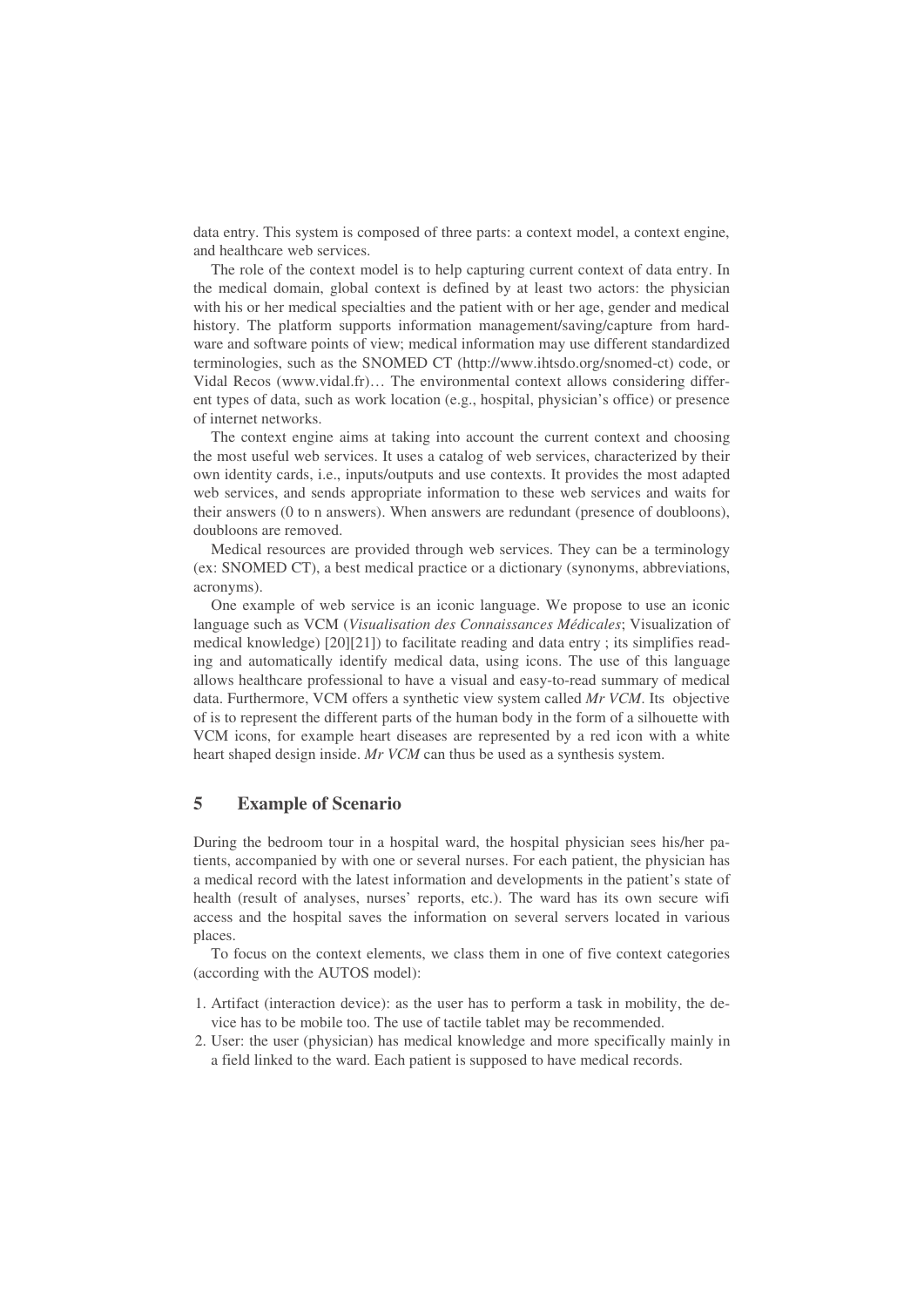- 3. Task: the user has to understand the previous and current states of each patient, to make decisions and add supplementary information (data entry).
- 4. Organization: the user (physician) interacts with several nurses and patients.
- 5. (Environmental) situation: a wireless network will help to use the tactile tablet. The physician is mobile from a room to another.

After the save of the context attributes (automatically or through different humancomputer and human-human interactions), the context engine sends the concerned context model to dictionary of health web services (Fig. 4). The dictionary will propose the web services the most adapted with the context model. When the dictionary chooses the web services, the dictionary sends the model context to web services. Each web service receives the model context and proposes the best answer. Each answer is sent to the context engine.

 As the physician consults and inputs data from room to room, it is relevant for him or her to have a mobile device such as a smartphone or tactile tablet. The device contains medical records for the patients on the ward. One supposes that the VCM (*Visualisation des Connaissances Médicales*; Visualization of Medical Knowledge) iconic language is used. A model illustrating these principles is shown on Figure 3.



**Fig. 3.** Mock-up of the context sensitive system proposed for our scenario, using *Mr VCM* 

At the center, the physician can see a synthesis on the patient's current state of health and a second tab gives access to patient's full medical records. On the right, the physician can see a list of the latest information about the patient, representing the evolving context linked to his/her health. On the left, the physician has a list of patients he/she needs to see during the round. In the environmental context, the reader system is present above the patient list. Indeed, with the next button, the physician will be able to go on to the next patient, without having to search on the list.

The play / pause button is used to stop the consultation in the event of an emergency on the ward. This button is used to stop the round and display data on the emergency in question. Once the emergency is over, the physician can press the button again to resume the round of the rooms where it had stopped.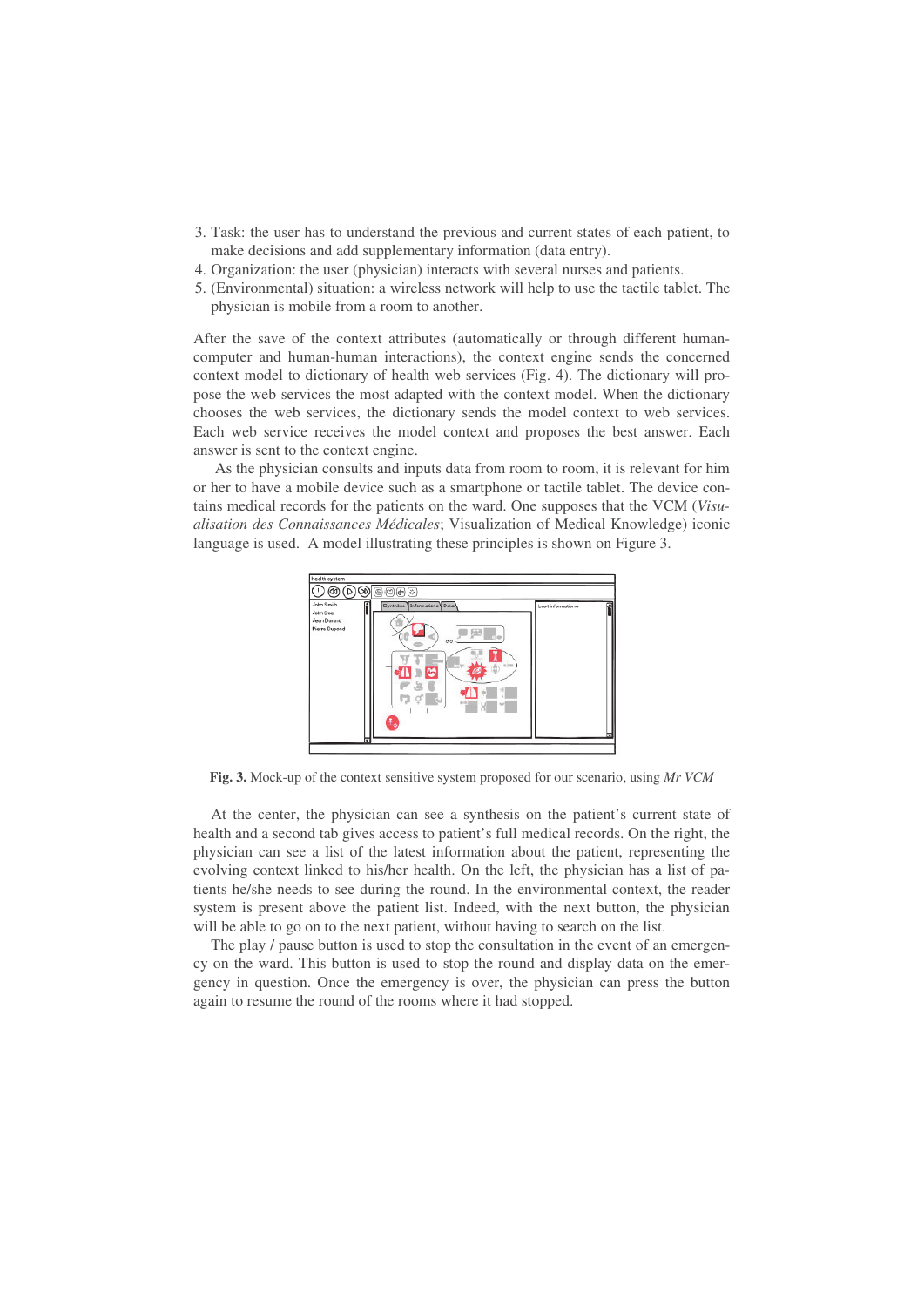

**Fig. 4.** Context engine logic

This case study shows that taking the context into account in data entry can be a complicated task. Each element of the context may increase or decrease the quality of the entry. This is why the study of context in the design of healthcare systems should be considered with great care and offers many opportunities.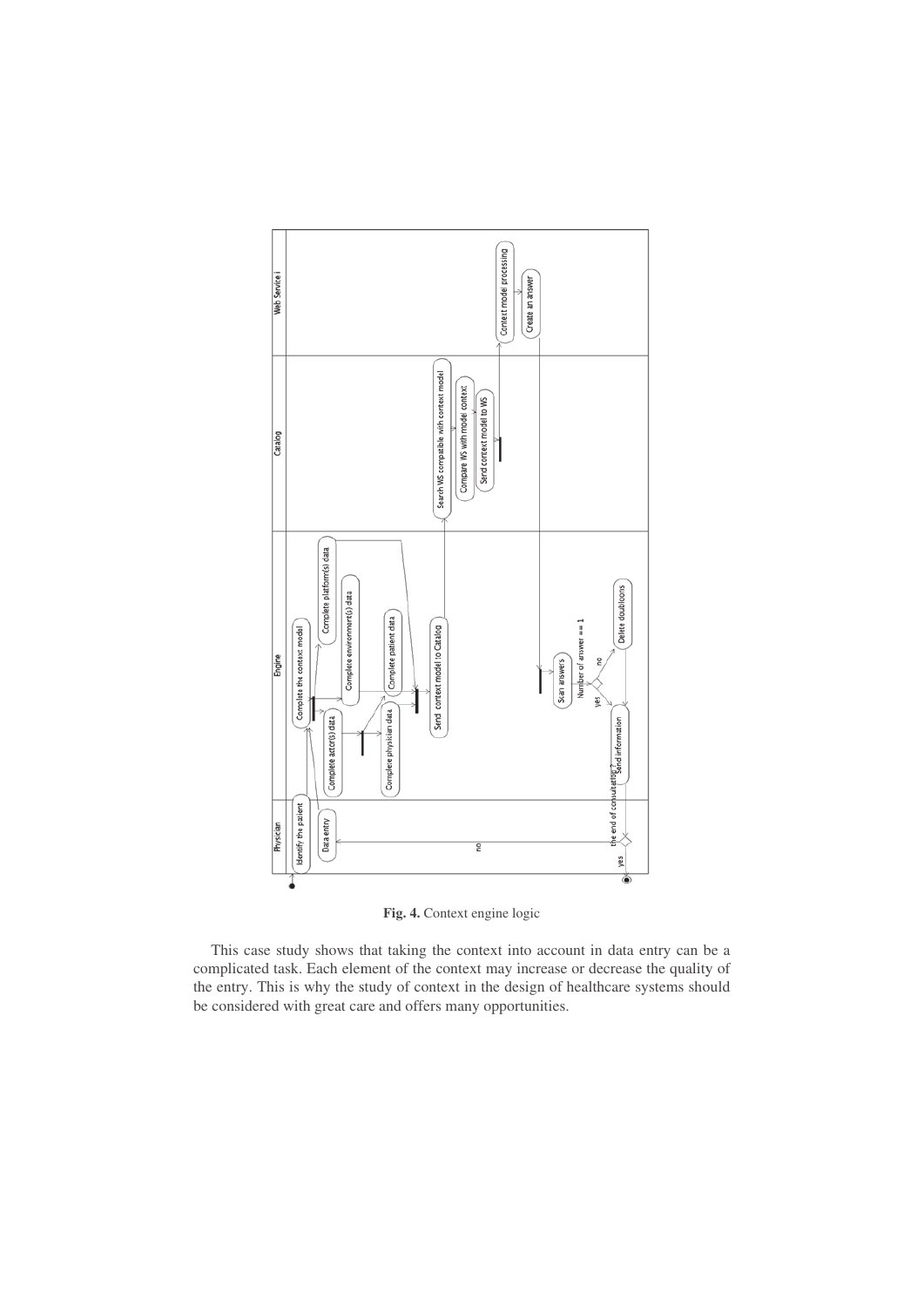#### **6 Conclusion**

A context model for use in the field of health care has been proposed. This model was developed from (1) a critical analysis of existing systems found in the literature and (2) the analysis of questionnaires addressed to heath care professionals. Using the AUTOS pyramid framework, we derived a set of context attributes: the organization; the future users of the system; the task to perform; the device which includes the software and hardware that contribute to the interaction with the system; and the environment in which the system will work. The aim of this model is to assist in the consideration of context in the design of systems for data entry. The model was produced as part of a national project aiming to facilitate medical data entry for health care professionals. One of the perspectives of this model is to be completed over time to create a model that can be used whatever the field of use. In the medical field, context enables to provide systems that are familiar with the field and are therefore intuitive, in order to better help physicians. To allow detection of contextual elements in a project, the model will be adapted in the form of a questionnaire intended for future users of the system. In the future, the context model will be part of system design in the medical field and then in any other field. Here, the objective is to provide a system or context mapping aid in a project to improve future systems.

**Acknowledgements.** The authors wish to thank the ANR and partners of ANR Tec-San 2011 SIFaDo project (n° ANR-11-TECS- 0014).

#### **References**

- 1. Bricon-Souf, N., Newman, C.R.: Context awareness in health care: A review. Int. J. Med. Inf. 76(1), 2–12 (2007)
- 2. Schilit, B., Theimer, M.: Disseminating active map information to mobile hosts. Presented at the IEEE Network 8(5), 22–32 (1994)
- 3. Stephanidis, C.: The universal access handbook. In: Stephanidis, C. (ed.). CRC Press, Boca Raton (2009)
- 4. Martin, B., Pecci, I.: État de l'art des claviers physiques et logiciels pour la saisie de texte. Revue D'Interaction Homme-Machine 8(2), 147–205 (2007)
- 5. Boy, G.A.: Cognitive Function Analysis. Ablex Publishing Corporation (1998)
- 6. Abowd, G.D., Dey, A.K., Brown, P.J., Davies, N., Smith, M., Steggles, P.: Towards a Better Understanding of Context and Context-Awareness. In: Proceedings of the 1st International Symposium on Handheld and Ubiquitous Computing, London, UK, pp. 304–307 (1999)
- 7. Boy, G.A.: Orchestrating Human-Centered Design. Springer (2012)
- 8. Boy, G.A.: The Handbook of Human-machine Interaction: A Human-centered Design Approach. Ashgate (2011)
- 9. Fitrianie, S., Rothkrantz, L.J.M.: Communication in Crisis Situations Using Icon Language. In: ICME, IEEE International Conference on Multimedia and Expo (ICME 2005), pp. 1370–1373 (2005)